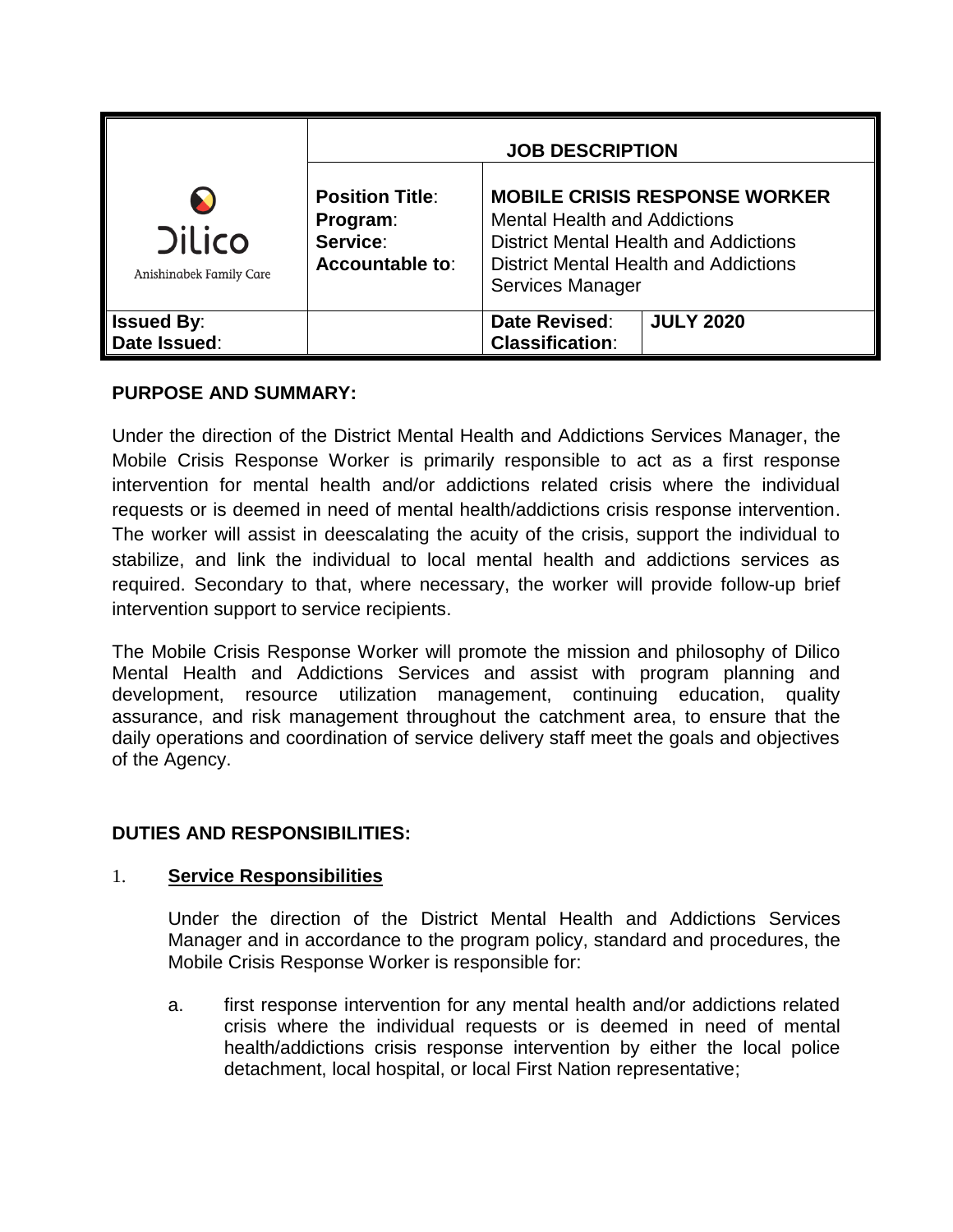#### **Job Description – Transitional Discharge Worker**

- b. using clinical skills assist in de-escalating the acuity of the crisis, support the individual to stabilize, and link the individual to local mental health and addictions services as required;
- c. completing risk assessments and safety plans to determine needs and eligibility for local mental health and addictions services;
- d. supporting successful transitions in care to potential local service providers;
- e. where necessary, provide follow-up brief intervention support to service recipients;
- f. liaising with formal and informal support networks to determine existing available local supports;
- g. developing, implementing and monitoring brief service plans in consultation with clients and caregivers, encouraging optimal client selfdetermination;
- h. liaising with service providers to arrange and authorize necessary services, equipment and devices, medical supplies, and transportation;
- i. organizing coordinated, integrated care within a multi-disciplinary team approach;
- j. communicating with multi-disciplinary service providers, service recipients and support networks;
- k. plan for culturally appropriate care services in collaboration with the multidisciplinary team;
- l. attending planning case conferences in hospital settings which includes working with Hospital staff;
- m. coordinating in-community meetings with local service provider staff and relaying transition recommendations and safety plans information.

# 2. **Organizational Responsibilities**

As a representative of Dilico, the Employee is responsible for:

- a. reflecting and interpreting the Agency Vision, Mission and Core Values in his/her own work with enthusiasm and commitment;
- b. acting in accordance with relevant legislation and Agency Policies, Standards and Procedures;
- c. proposing changes within Dilico that would improve the quality of service to Anishinabek children, families and communities;
- d. developing and maintaining respectful, cooperative working relationships to contribute to the integrated, seamless delivery of services to Anishinabek children, families and communities;
- e. understanding his/her role and responsibility in maintaining a safe workplace and reducing workplace injuries;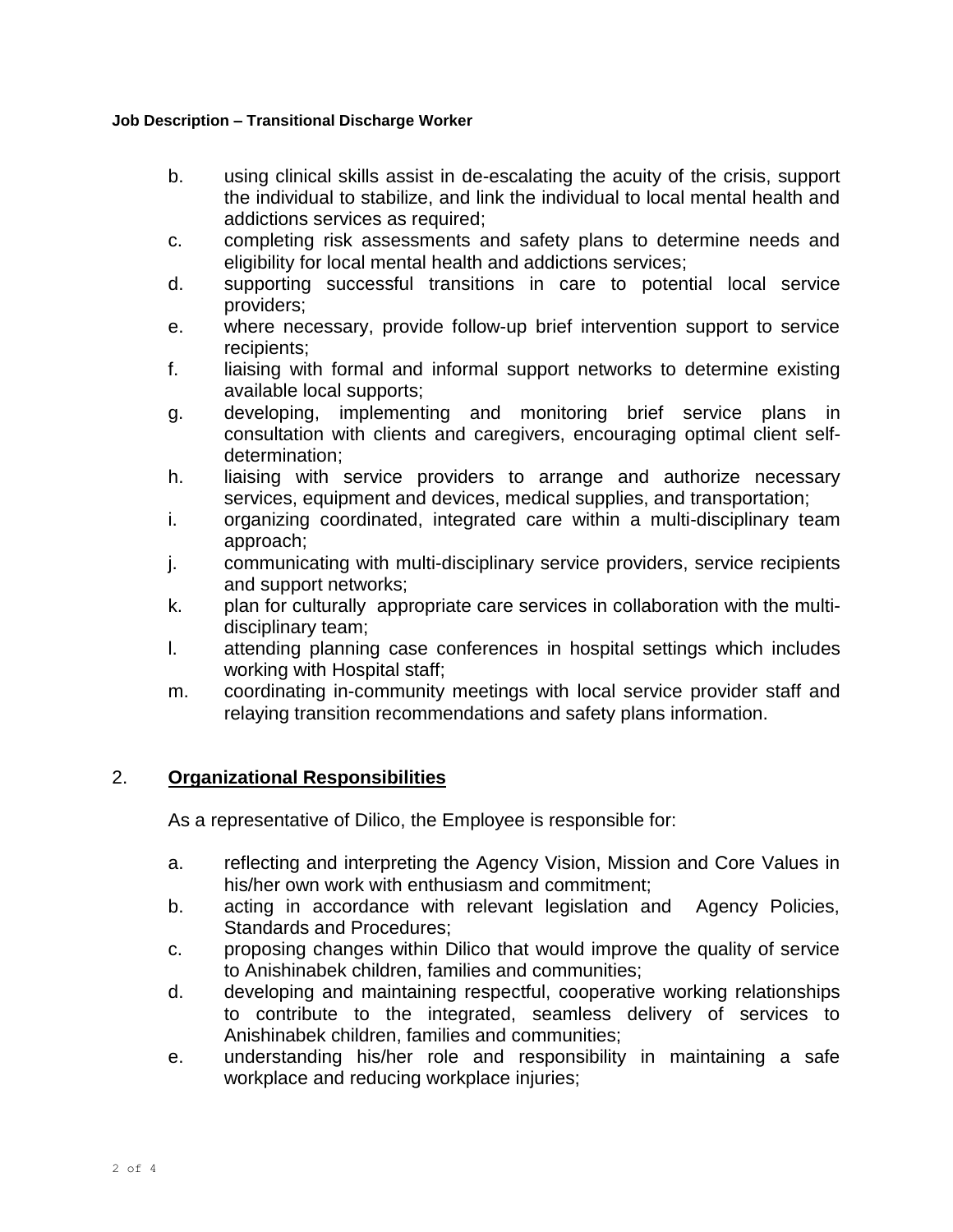#### **Job Description – Transitional Discharge Worker**

- f. applying Anishinabek culture, values, traditions and teachings into programming where possible;
- g. ensuring accuracy, confidentiality and safekeeping of agency records;
- h. participating constructively in the supervision process with the immediate Manager.

# **QUALIFICATIONS:**

# 1. **Education**:

A three year Diploma in the Social Services field is required.

# 2. **Work Experience**:

- a. three (3) years direct experience in the delivery and/or coordination of crisis response services;
- b. demonstrate sound knowledge and experience in community-based care service delivery;
- c. a combination of education and work experience pertaining to District community based health care services will be considered.

# 3. **Skills/Abilities**:

- a. proven ability to apply clinical skills in the development, assessment, planning, coordination, and monitoring of services;
- b. ability to translate relevant health legislation into agency based policies and procedures;
- c. deliver health education and interpret programs and policies;
- d. demonstrated ability to effectively collaborate with First Nations communities and service providers in the development and co-ordination of programs and services;
- e. demonstrated ability to identify, develop and sustain resource networks in a rural setting;
- f. excellent interpersonal, organizational, time management, decision making, and problem-solving skills;
- g. excellent written and verbal communication skills, including proficiency in computer applications;
- h. ability to maintain confidentiality;
- i. ability to follow direction and work within the policies, procedures and the vision, mission and core values of Dilico Anishinabek Family Care;
- j. good knowledge of the Anishinabek culture and issues affecting Anishinabek children, families and communities in rural communities within the District of Thunder Bay;
- k. ability to understand and/or speak an Anishinabek language;